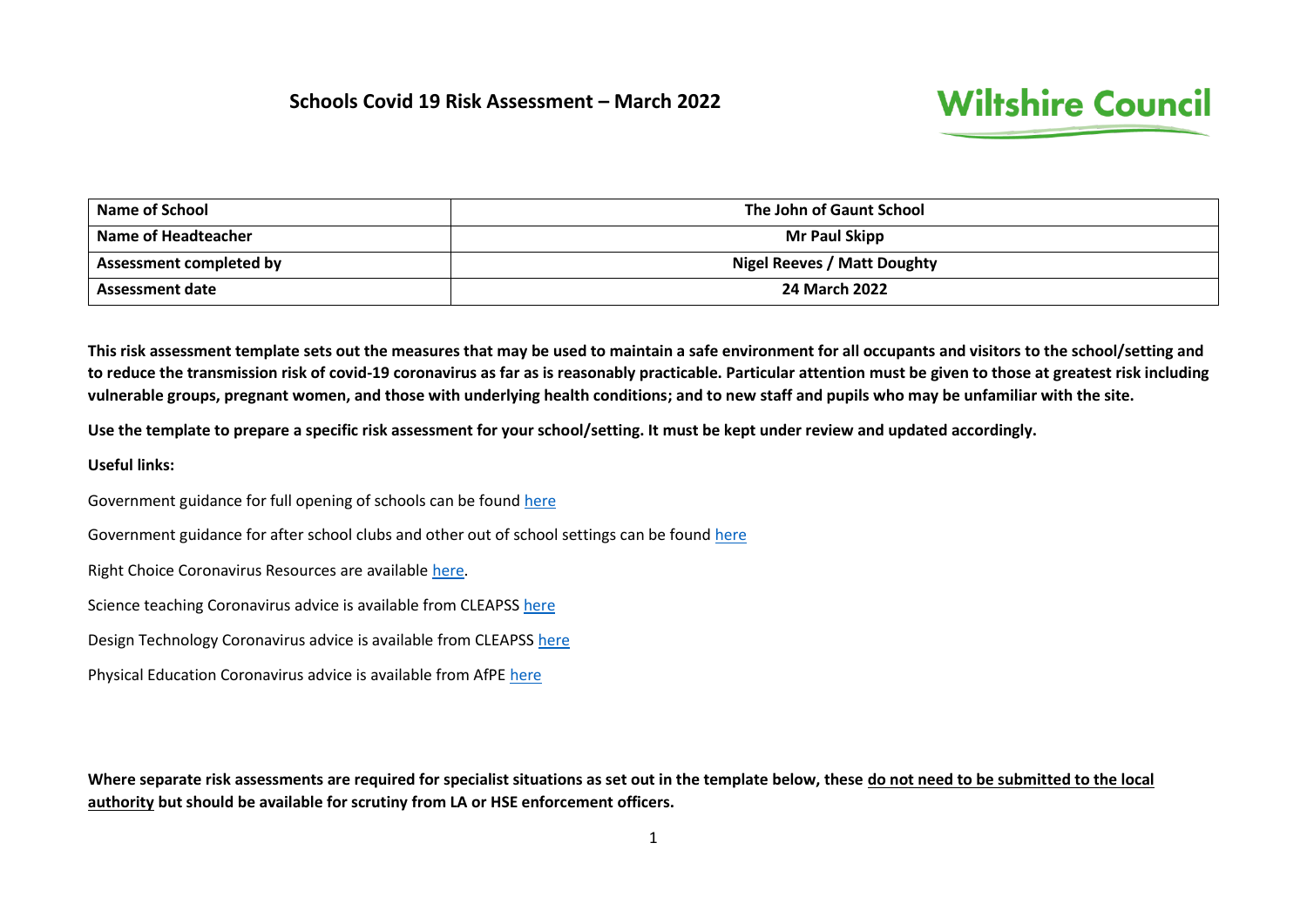| <b>RISK</b>                                                                                                                                                                         | <b>CONTROL MEASURES TO CONSIDER</b>                                                                                                                                                                                                                                                                                                                                                       | <b>LOCAL APPLICATION OF MEASURES</b>                                                                                                                                                                                                                                                                         |
|-------------------------------------------------------------------------------------------------------------------------------------------------------------------------------------|-------------------------------------------------------------------------------------------------------------------------------------------------------------------------------------------------------------------------------------------------------------------------------------------------------------------------------------------------------------------------------------------|--------------------------------------------------------------------------------------------------------------------------------------------------------------------------------------------------------------------------------------------------------------------------------------------------------------|
| 1. Maintaining Social distancing - external areas                                                                                                                                   |                                                                                                                                                                                                                                                                                                                                                                                           |                                                                                                                                                                                                                                                                                                              |
| Numbers arriving simultaneously on school<br>transport impede the means to distance or reduce<br>contact, and impede effectiveness of staggered<br>start/finish times of school day | $\bullet$<br>Liaise with School Transport Team where<br>necessary, minimal changes to school times in<br>place for September.<br>Arrange separate 'holding' areas for each group<br>$\bullet$<br>to minimise contact (ideally these should be<br>outside if weather permits)<br>Encourage parents to make other arrangements<br>for travel to/from school other than school<br>transport. | Limited numbers of students use School transport -<br>HKE / VMA to liaise with transport providers where<br>applicable.<br>PSK - Letter to parents, each year group has been<br>given a designated area on the School site. Relaxed<br>from September 2021.<br>Students can enter and exit through any gate. |
|                                                                                                                                                                                     | Staff on duty to supervise<br>Signage at school transport pick up/drop off<br>$\bullet$<br>point                                                                                                                                                                                                                                                                                          | Staff duty rota in place<br>All public transport not directly organised school<br>transport                                                                                                                                                                                                                  |
| Numbers of parents and children at entrances and<br>exits impede social distancing.                                                                                                 | Instructions for parents/carers on social<br>$\bullet$<br>distancing rules on site.<br>Staggered start/finish times for different year<br>groups                                                                                                                                                                                                                                          | PSK - Letter to parents - Shared with staff<br>PSK - Letter to parent - Shared with staff - All<br>students now start at 8.30am. Y11, Y12 and Y13 all<br>finish at 4pm with all other year groups finishing at<br>3pm.                                                                                       |
|                                                                                                                                                                                     | Use of different entrances/exits for different<br>$\bullet$<br>groups.<br>Only one parent/carer to accompany student.<br>Staff on duty to supervise.<br>$\bullet$                                                                                                                                                                                                                         | PSK - Letter to parents, students can now use any<br>of the different entrances and exits.<br>Members of duty staff on students entrances to<br>control students - unlikely many parents will be<br>waiting but where necessary to remain in cars<br>Duty staff                                              |
|                                                                                                                                                                                     | One-Way System introduced to control<br>$\bullet$<br>movement on Site.                                                                                                                                                                                                                                                                                                                    | One-way system has been marked on site using<br>signage as appropriate - to be shared with students<br>at assemblies                                                                                                                                                                                         |
| Changes to school routine cause vehicular and<br>pedestrian traffic management issues.                                                                                              | Encourage parents to walk/cycle to school with<br>$\bullet$<br>students.<br>Stagger drop off / pick up times for Students.<br>$\bullet$<br>Minimise vehicles on site<br>$\bullet$                                                                                                                                                                                                         | Most students are not accompanied by parents<br>PSK - Letter to parents - shared with staff relaxed<br>from June 2021.                                                                                                                                                                                       |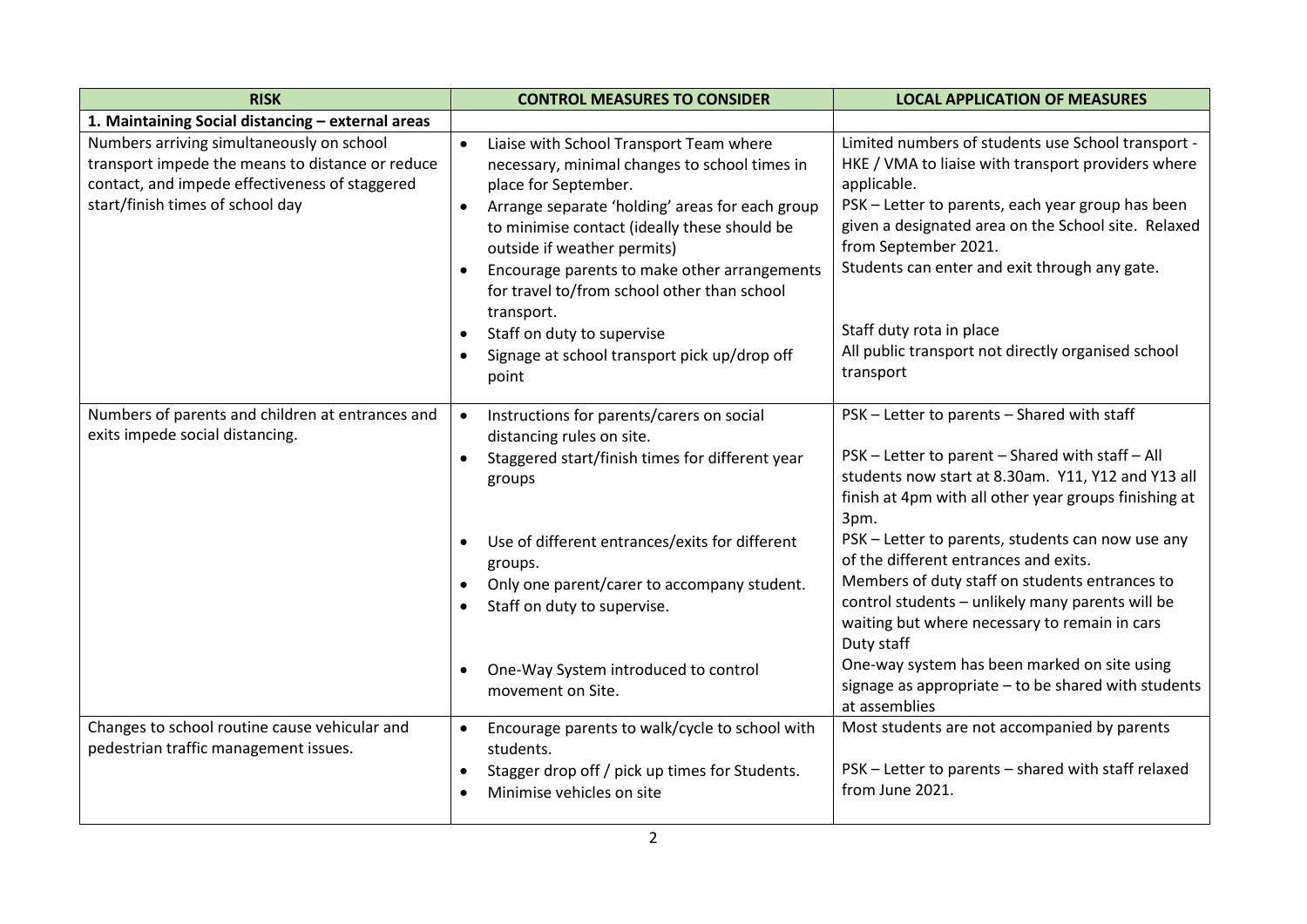| <b>RISK</b>                                      | <b>CONTROL MEASURES TO CONSIDER</b>                           | <b>LOCAL APPLICATION OF MEASURES</b>                                                                |
|--------------------------------------------------|---------------------------------------------------------------|-----------------------------------------------------------------------------------------------------|
|                                                  | Review traffic management risk assessment<br>$\bullet$        | PSK - Letter to parents, any entrance can be used.                                                  |
|                                                  | where changes to start/end of day apply.                      | Parents would remain in cars when they need to be                                                   |
|                                                  |                                                               | on site                                                                                             |
|                                                  | Encourage staff to walk/cycle to school.<br>$\bullet$         | EGR - Cycle to work scheme implemented<br>Duty staff rota                                           |
| 2. Maintaining distancing and reducing contact - | Staff on duty to supervise.<br>$\bullet$                      |                                                                                                     |
| internal areas and play areas                    |                                                               |                                                                                                     |
| Student numbers and room sizes impede the        | Where practical, arrangements will aim to<br>$\bullet$        | PSK - Letter to students and staff                                                                  |
| means to reduce contact                          | reduce contact and maximise distancing                        |                                                                                                     |
|                                                  | between students and staff; and between staff                 |                                                                                                     |
|                                                  | themselves.                                                   |                                                                                                     |
|                                                  | Students will reduce contact by being grouped<br>$\bullet$    | Different year groups have been allocated locations                                                 |
|                                                  | together.                                                     | around the School where they will stay in year                                                      |
|                                                  |                                                               | group bubbles, for contact and non-contact time.<br>Staff now in their own classrooms with students |
|                                                  |                                                               | moving between lessons.                                                                             |
|                                                  | Record the names of students in each group,<br>$\bullet$      | Registers taken at the start of each lesson will                                                    |
|                                                  | and any close contact that takes places between               | record this information                                                                             |
|                                                  | students and staff in different groups.                       |                                                                                                     |
|                                                  | Remove excess furniture to safe storage areas<br>$\bullet$    | Site Team will action where requested/necessary                                                     |
|                                                  | to increase space                                             | PSK - Note to staff to review and site team have                                                    |
|                                                  | Desks to be spaced out as far as possible but do<br>$\bullet$ | assisted where necessary<br>Classrooms where possible have been set up so                           |
|                                                  | not impede fire escape routes and exits                       | they are forward facing and restored to normal                                                      |
|                                                  | All desks to face forward with students sat side<br>$\bullet$ | capacity e.g. 30/32 for a standard classroom.                                                       |
|                                                  | by side                                                       |                                                                                                     |
|                                                  | Floor markings to illustrate 2m areas around                  | Area has been left at the front of each classroom                                                   |
|                                                  | teaching positions                                            | for the teacher to teach from                                                                       |
|                                                  | Students to remain at their desks when in the<br>$\bullet$    | Instruction will be issued by member of staff where                                                 |
|                                                  | room<br>Students to use the same desk each day<br>$\bullet$   | appropriate<br>All desks will be cleaned at the end of each day.                                    |
|                                                  | Distancing and reducing contact to be explained<br>$\bullet$  | Relaxed different students will use the desks.                                                      |
|                                                  | to Students with regular reminders                            |                                                                                                     |
|                                                  |                                                               |                                                                                                     |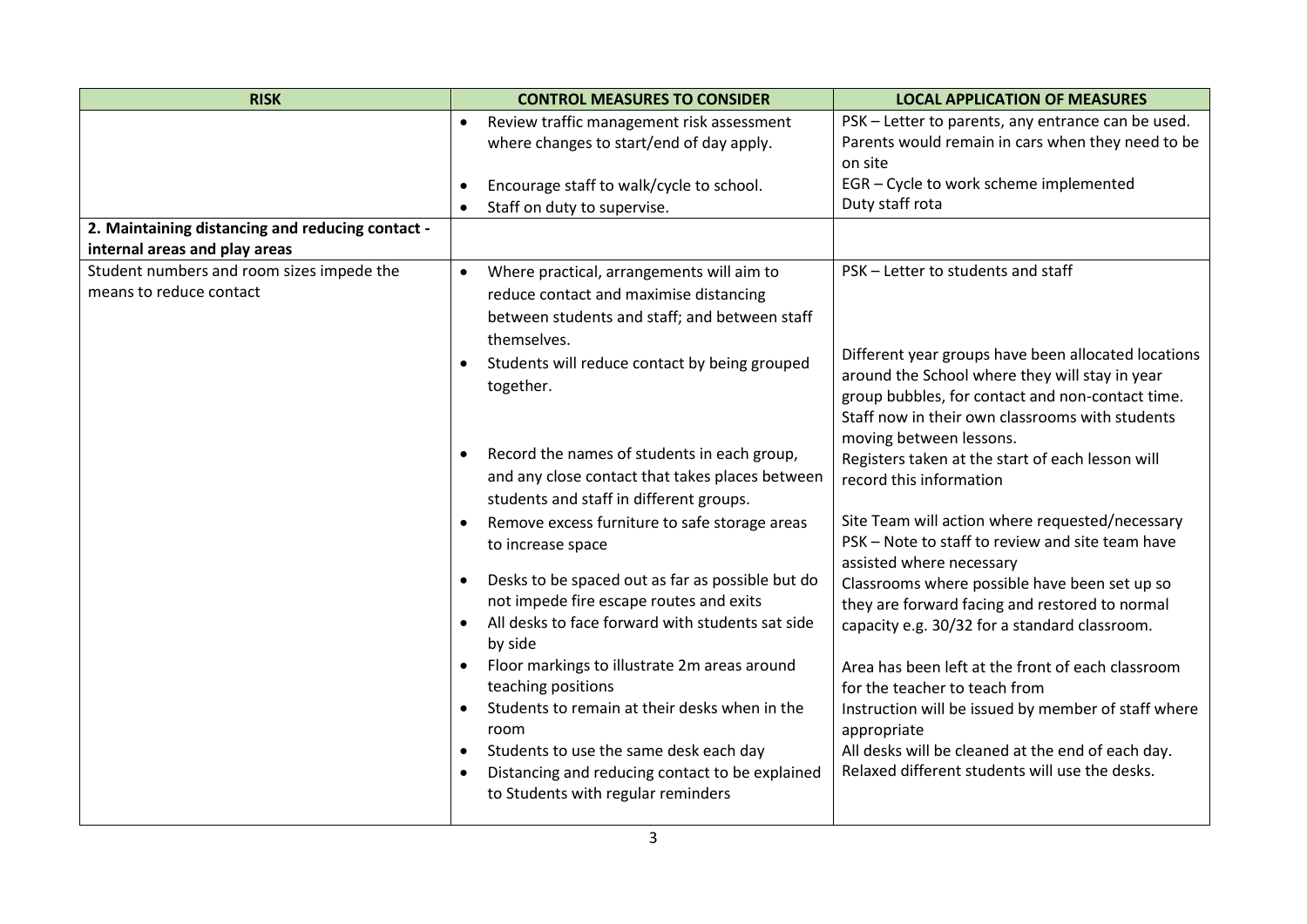| <b>RISK</b>                                                                                                                                        | <b>CONTROL MEASURES TO CONSIDER</b>                                                                                                                                                                                                                                                                                                                                                                                                                                                                                                                                                                                                                                                                                          | <b>LOCAL APPLICATION OF MEASURES</b>                                                                                                                                                                                                                                                                                                                                                                               |
|----------------------------------------------------------------------------------------------------------------------------------------------------|------------------------------------------------------------------------------------------------------------------------------------------------------------------------------------------------------------------------------------------------------------------------------------------------------------------------------------------------------------------------------------------------------------------------------------------------------------------------------------------------------------------------------------------------------------------------------------------------------------------------------------------------------------------------------------------------------------------------------|--------------------------------------------------------------------------------------------------------------------------------------------------------------------------------------------------------------------------------------------------------------------------------------------------------------------------------------------------------------------------------------------------------------------|
|                                                                                                                                                    | Signage/Posters in each classroom. E.g Hand<br>$\bullet$<br>Sanitisation<br>Consider the use of School grounds / local<br>$\bullet$<br>environment to extend the range of teaching<br>spaces available<br>The wearing of any PPE is not considered a<br>necessary control measure except where set out<br>specifically in this risk assessment for first aid or<br>medical attention needs.<br>Ventilation improved where practicable by<br>having windows open                                                                                                                                                                                                                                                              | PSK - Assembly briefing first day back setting out<br>expectations - Teachers to reinforce message at the<br>start of the day<br>Signs have been put in place by the Site Team<br>Utilised where the timetable allows e.g. PE and<br><b>Forest Schools</b><br>PPE has been purchased and is in place for first aid<br>or medical attention needs<br>Staff to open windows where possible                           |
| Number of students and staff moving around the<br>school impede the means to distance and reduce<br>contact in corridors and other communal spaces | Minimise movements of whole groups and<br>$\bullet$<br>individuals outside of the classroom<br>Use of a one-way system around the school.<br>$\bullet$<br>Consider using the pathways around the<br>$\bullet$<br>perimeter of the building to assist with<br>circulation (weather and site layout dependent).<br>Lane markings on floor and distancing markings<br>$\bullet$<br>in areas where queuing is likely<br>Areas not in use to be closed off (not escape<br>routes)<br>Students to keep coats, bags, lunchboxes etc<br>with them in the classroom (under desks) or in<br>suitable storage area<br>Acts of worship and other typically communal<br>$\bullet$<br>events to take place in groups (not whole<br>school) | PSK - Letter to parents/staff - Year group bubbles<br>and designated year group spaces in place<br>SLT - Timetable minimises movement.<br>One-way system in place ready to use<br>Markings complete to assist with the one-way<br>system implementation<br>Markings in place<br>Only areas required (most of School will be<br>opened)<br>No change to current operational arrangements<br>To take place in groups |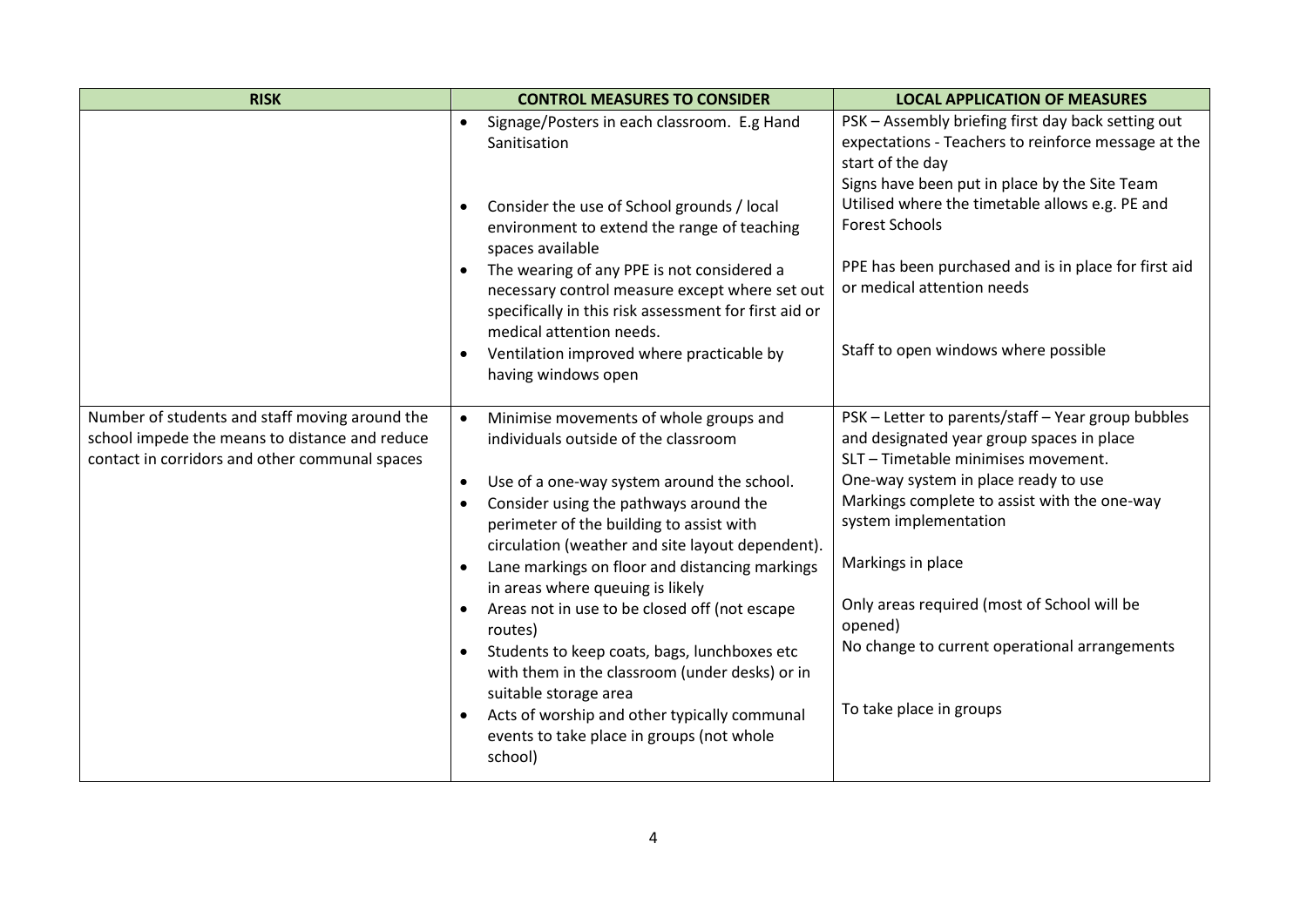| <b>RISK</b>                                                                                                             | <b>CONTROL MEASURES TO CONSIDER</b>                                                                                                                                                                                                                                                                                                                                                                                                                                                                   | <b>LOCAL APPLICATION OF MEASURES</b>                                                                                                                                                                                                                                                                                                                                                                                              |
|-------------------------------------------------------------------------------------------------------------------------|-------------------------------------------------------------------------------------------------------------------------------------------------------------------------------------------------------------------------------------------------------------------------------------------------------------------------------------------------------------------------------------------------------------------------------------------------------------------------------------------------------|-----------------------------------------------------------------------------------------------------------------------------------------------------------------------------------------------------------------------------------------------------------------------------------------------------------------------------------------------------------------------------------------------------------------------------------|
|                                                                                                                         | Face coverings to be worn by students. Staff<br>$\bullet$<br>should also wear face coverings where<br>distancing cannot be maintained indoors                                                                                                                                                                                                                                                                                                                                                         | PSK - Letter to parents/staff to advise, webinars<br>offered to parents/staff. Masks are optional for<br>staff and students.                                                                                                                                                                                                                                                                                                      |
| Number of students and size of space impede the<br>means to distance and reduce contact when using<br>toilets           | Apply a maximum number of students in toilet<br>rule to maintain distancing and reduce contact<br>Where practicable avoid different groups using<br>$\bullet$<br>the same facilities at the same time<br>Toilets allocated around the School for different<br>$\bullet$<br>Year groups.<br>Signage<br>$\bullet$<br>Toilet Cleaning.<br>٠                                                                                                                                                              | Each year group have been allocated designated<br>toilets a number of the cubicles are limited to one<br>As above - toilets will be cleaned throughout the<br>School day<br>PSK - Letter to Parents, shared with Staff.<br>Assemblies in September to share with students<br>Signage in place in toilet areas to remind students<br>to wash hands.<br>On-site Cleaners will clean/check the toilet areas<br>during the School day |
| Number of students and available space impede<br>the means to distance and reduce contact at<br>breaktime and lunchtime | Allocated internal areas for each group.<br>$\bullet$<br>Allocated external areas for each year groups.<br>$\bullet$<br>Mobile catering facilities will be available in<br>$\bullet$<br>each of the designated year group areas to<br>serve hot and cold food mostly hand held with<br>minimal use of cutlery.<br>Any crockery/cutlery used must be cleaned<br>$\bullet$<br>thoroughly.<br>Catering contractors and other food provision<br>$\bullet$<br>has been subject to specific risk assessment | PSK - Letter to parents, shared with Staff<br>Assemblies in September to share with students<br>ABM to work with School to send staff to each area<br>with the support of School staff for serving and till<br>operation<br>ABM staff to wash cutlery which should be minimal<br>ABM to review and update risk assessments                                                                                                        |
| Number of staff and size of staff rest spaces<br>impede the means to distance and reduce contact                        | Staff spaces to be utilised, staff room and<br>$\bullet$<br>various faculty offices around the site.<br>Various Staff toilets around the site can be used.<br>$\bullet$                                                                                                                                                                                                                                                                                                                               | PSK - communication staff need to be mindful of<br>social distancing and use professional judgement<br>On-site cleaners to check/clean toilets during the<br>day                                                                                                                                                                                                                                                                  |
| 3. Hygiene and Cleaning                                                                                                 | <b>Guidance on cleaning non-healthcare settings</b>                                                                                                                                                                                                                                                                                                                                                                                                                                                   |                                                                                                                                                                                                                                                                                                                                                                                                                                   |
| Cleaning staff levels are insufficient to deliver                                                                       | Confirm available cleaning staffing levels before<br>$\bullet$                                                                                                                                                                                                                                                                                                                                                                                                                                        | MDO/EGR - Cleaning staff levels are anticipated to                                                                                                                                                                                                                                                                                                                                                                                |
| enhanced cleaning regime.                                                                                               | re-opening.                                                                                                                                                                                                                                                                                                                                                                                                                                                                                           | be at normal in September with the continuation of                                                                                                                                                                                                                                                                                                                                                                                |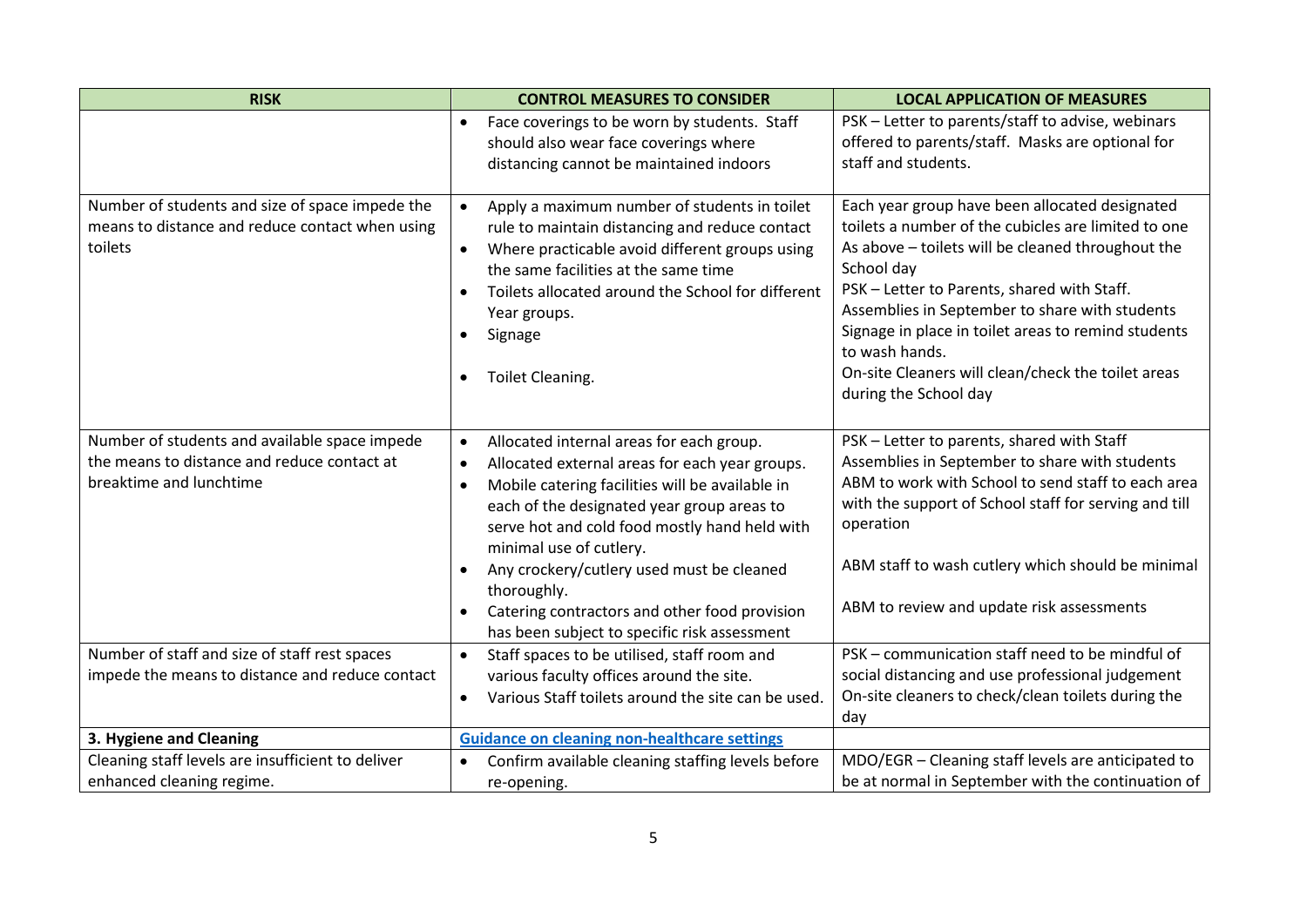| <b>RISK</b>                                                                           | <b>CONTROL MEASURES TO CONSIDER</b>                                                                                                                                                                                                                                                                                                                                                                                                                                                                                                                                                                                                             | <b>LOCAL APPLICATION OF MEASURES</b>                                                                                                                                                                                                                                                                                                                                                                                                                                                               |
|---------------------------------------------------------------------------------------|-------------------------------------------------------------------------------------------------------------------------------------------------------------------------------------------------------------------------------------------------------------------------------------------------------------------------------------------------------------------------------------------------------------------------------------------------------------------------------------------------------------------------------------------------------------------------------------------------------------------------------------------------|----------------------------------------------------------------------------------------------------------------------------------------------------------------------------------------------------------------------------------------------------------------------------------------------------------------------------------------------------------------------------------------------------------------------------------------------------------------------------------------------------|
|                                                                                       | Use of contractors or other school staff for<br>$\bullet$<br>cleaning.<br>Agree the new cleaning requirements and<br>$\bullet$<br>additional hours for this.<br>PPE to be worn by cleaning staff as dictated by<br>risk assessment.<br>Leave resources to de-contaminate for 72 hours<br>if possible.<br>Daily Cleaning.<br>$\bullet$                                                                                                                                                                                                                                                                                                           | two 10am - 2pm cleaners to be on-site during the<br>day.<br>Additional two cleaners in place to undertake 10am<br>-2pm shifts during the School day.<br>MDO to update cleaning staff and to ensure PPE<br>available<br>Parents/Students have been provided with an<br>equipment list to bring own resources e.g.<br>pens/pencils etc, and not to share<br>Ongoing since initial close and continuing                                                                                               |
| Insufficient handwashing and hygiene facilities<br>increase the risk of transmission. | Hand gel dispensers at strategic locations<br>$\bullet$<br>around the site to complement handwashing<br>facilities.<br>Students to handwash on entry to school,<br>$\bullet$<br>before and after each break and lunch, leaving<br>school and after using toilet.<br>Extra signage for washing hands.<br>$\bullet$<br>Supplies of tissues and bins in each teaching<br>$\bullet$<br>space and classroom.<br>Parts of school uniform which cannot be<br>$\bullet$<br>machine washed should not be worn.<br>Ensure supplies of Hand Sanitiser / soap.<br>Promotion of the 'Catch it, Bin it, Kill it'<br>$\bullet$<br>campaign to pupils and staff | Dispensers installed and placed inside all<br>classrooms and other strategic locations e.g. halls<br>Students to apply gel upon entry / exit to<br>classrooms - Soap in toilets.<br>Signage in toilets and by all gel dispensers in place<br>Bins emptied each day<br>PSK – Letter to parents – copied to staff, students<br>should now be in full uniform<br>Sanitiser/Soap to be replenished each day, toilets<br>to be checked hourly<br>Students to be reminded, signage on display<br>screens |
| Exposure to new hazardous substances (products)                                       | COSHH assessment to be carried out for any<br>$\bullet$<br>new cleaning/sanitising products in use and file<br>updated.<br>Additional cleaning staff to be made aware of<br>the COSHH risk assessments.<br>Appropriate storage of hazardous substances.<br>٠                                                                                                                                                                                                                                                                                                                                                                                    | MDO to review and update COSHH register<br>If appropriate this will be completed as part of<br>induction process<br>Not applicable we don't use these                                                                                                                                                                                                                                                                                                                                              |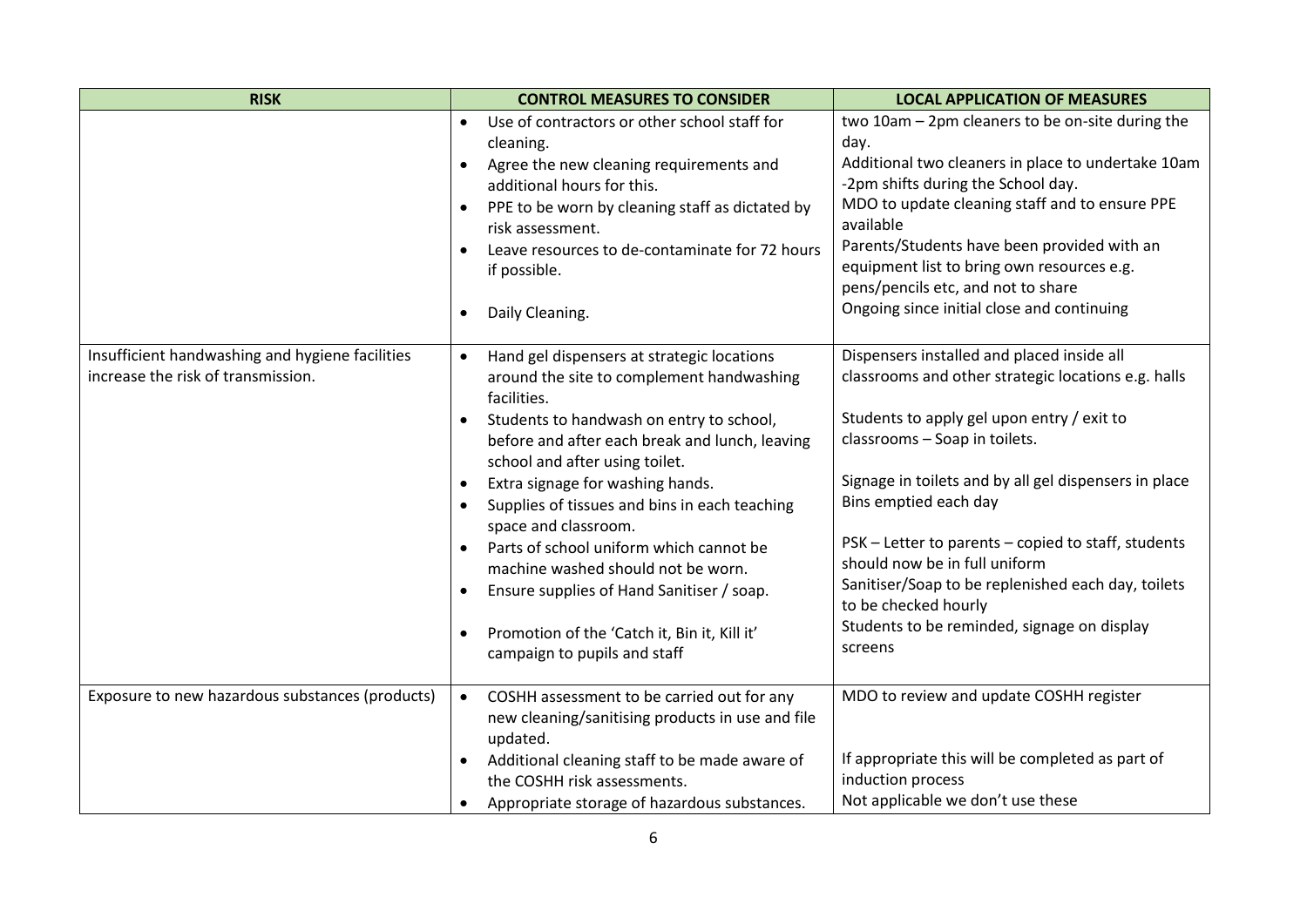| <b>RISK</b>                                                                        | <b>CONTROL MEASURES TO CONSIDER</b>                                                                                                                                                                                                                                                                                                                                                                                                                                                                                                                                                  | <b>LOCAL APPLICATION OF MEASURES</b>                                                                                                                                                                                                                                                                                                       |
|------------------------------------------------------------------------------------|--------------------------------------------------------------------------------------------------------------------------------------------------------------------------------------------------------------------------------------------------------------------------------------------------------------------------------------------------------------------------------------------------------------------------------------------------------------------------------------------------------------------------------------------------------------------------------------|--------------------------------------------------------------------------------------------------------------------------------------------------------------------------------------------------------------------------------------------------------------------------------------------------------------------------------------------|
|                                                                                    |                                                                                                                                                                                                                                                                                                                                                                                                                                                                                                                                                                                      |                                                                                                                                                                                                                                                                                                                                            |
| 4. Site and Buildings                                                              | DfE Guidance on school premises management                                                                                                                                                                                                                                                                                                                                                                                                                                                                                                                                           |                                                                                                                                                                                                                                                                                                                                            |
| Visitors/contractors/suppliers on site increase the<br>risk of transmission.       | Site visits only by pre-arrangement.<br>$\bullet$<br>A record of some visitors must be kept for 21<br>$\bullet$<br>days specific guidance<br>Information/signage for visitors informing them<br>of the infection control procedures.<br>Deliveries and visits outside of school opening<br>$\bullet$<br>hours where possible.<br>Provision of hand sanitiser in reception.<br>$\bullet$<br>Process for the acceptance of deliveries<br>$\bullet$<br>required i.e. area where deliveries can be safely<br>left.<br>Adult visitors to wear face covering unless<br>$\bullet$<br>exempt | Staff to advise reception of planned visits<br>Visitors records retained for the academic year<br>Sign on reception with Sanitiser<br>Where possible this will be requested<br>Sanitiser in place<br>Deliveries have a pre-defined area<br>Reception to advise of this requirement when<br>visitors sign in - Relaxed from September 2021. |
| Changes affect normal emergency procedures.                                        | Review of fire assembly point to accommodate<br>$\bullet$<br>social distancing.<br>Fire drill practice to review any adjustments<br>made.<br>Other contingency emergency plans to be<br>$\bullet$<br>reviewed including lockdown procedures, major<br>disruption through loss of services, gas leak etc.                                                                                                                                                                                                                                                                             | Assembly point to remain the School field the class<br>of students to remain with the class teacher<br>PSK - To advise when practice takes place<br>NRE to review Business Continuity Plan and<br>lockdown procedures                                                                                                                      |
| Site security is compromised by new<br>arrangements.<br>5. Equipment and furniture | Normal security standards will apply, doors<br>$\bullet$<br>which may be used for drop-off/pick up should<br>then be closed during the school day (and<br>locked if not fire doors).<br>Additional ventilation via open doors and<br>$\bullet$<br>windows should not occur in unoccupied parts<br>of the site.                                                                                                                                                                                                                                                                       | Normal arrangements will apply only open gate will<br>be via Wingfield entrance<br>Areas will be kept locked whilst mindful of any fire<br>regulations                                                                                                                                                                                     |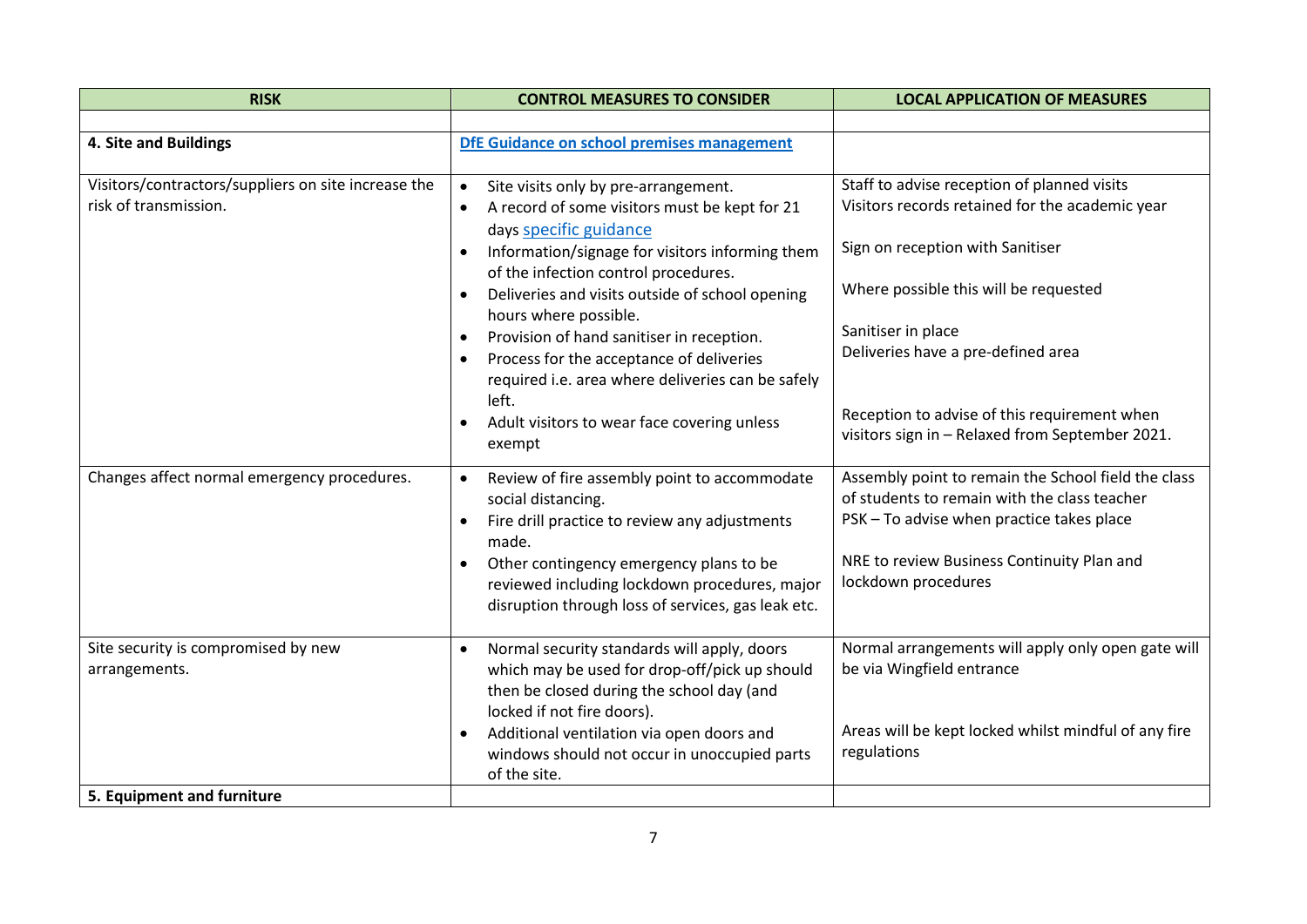| <b>RISK</b>                                                                         | <b>CONTROL MEASURES TO CONSIDER</b>                                                                                  | <b>LOCAL APPLICATION OF MEASURES</b>                                                                 |
|-------------------------------------------------------------------------------------|----------------------------------------------------------------------------------------------------------------------|------------------------------------------------------------------------------------------------------|
| Shared PE equipment increases the risk of<br>transmission.                          | Individual items of equipment to be cleaned<br>$\bullet$<br>between each use. Handwashing before and                 | PSK - Shared with staff, could be student/cleaner<br>or Teacher is necessary, MDO can provide wipes, |
|                                                                                     | after each lesson.                                                                                                   | Sanitiser units in place - Relaxed from September                                                    |
|                                                                                     |                                                                                                                      | 2021?                                                                                                |
| Shared equipment, fittings and resources increase                                   | Handwashing before and after each lesson.<br>$\bullet$                                                               | Gel sanitisers installed in each of the classrooms                                                   |
| the risk of transmission.                                                           | Remove unnecessary items from the classrooms<br>$\bullet$<br>and store elsewhere.                                    | Items to be removed where necessary                                                                  |
|                                                                                     | Cleaning regime for door handles, press to exit<br>buttons, communal surfaces.                                       | Daily cleaning checklists to be followed                                                             |
|                                                                                     | Students asked to bring in own stationery or                                                                         | PSK - Letter - Students to bring in own stationery                                                   |
|                                                                                     | have allocated, named, packs of stationery per<br>Student.                                                           | from home                                                                                            |
|                                                                                     | Resources and surfaces to be cleaned each<br>night.                                                                  | Daily cleaning checklist to be followed                                                              |
|                                                                                     | Lessons planned so sharing of resources is<br>$\bullet$<br>minimised                                                 | SLT curriculum plan                                                                                  |
|                                                                                     | Limit the number of resources/books taken<br>$\bullet$<br>home.                                                      | Teacher to decide                                                                                    |
| Increased manual handling tasks increase the risk<br>of musculoskeletal injuries.   | Staff must not attempt to move large or heavy<br>$\bullet$<br>items.                                                 | MDO - All requests to go via site team                                                               |
|                                                                                     |                                                                                                                      |                                                                                                      |
| 6. Health and Wellbeing                                                             |                                                                                                                      |                                                                                                      |
| Staffing levels (insufficient) cause supervision,<br>ratio and safeguarding issues. | Carry out an audit of all staff availability and<br>$\bullet$<br>review it regularly.                                | EGR - to continually review                                                                          |
|                                                                                     | Introduce a process for staff to inform you if<br>$\bullet$<br>their health situation changes.                       | EGR/EBA - staff to contact EGR or EBA                                                                |
|                                                                                     | If there is a shortage of teachers consider use of<br>suitably qualified TAs to lead a group and<br>maintain ratios. | SLT to decide on a case by case basis                                                                |
| Volunteer wellbeing (if applicable)                                                 | Volunteers will be treated in the same way as<br>$\bullet$<br>school staff and provided with the same                | PSK to decide when to allow volunteers on site-<br>Volunteers allowed on Site from September 2021.   |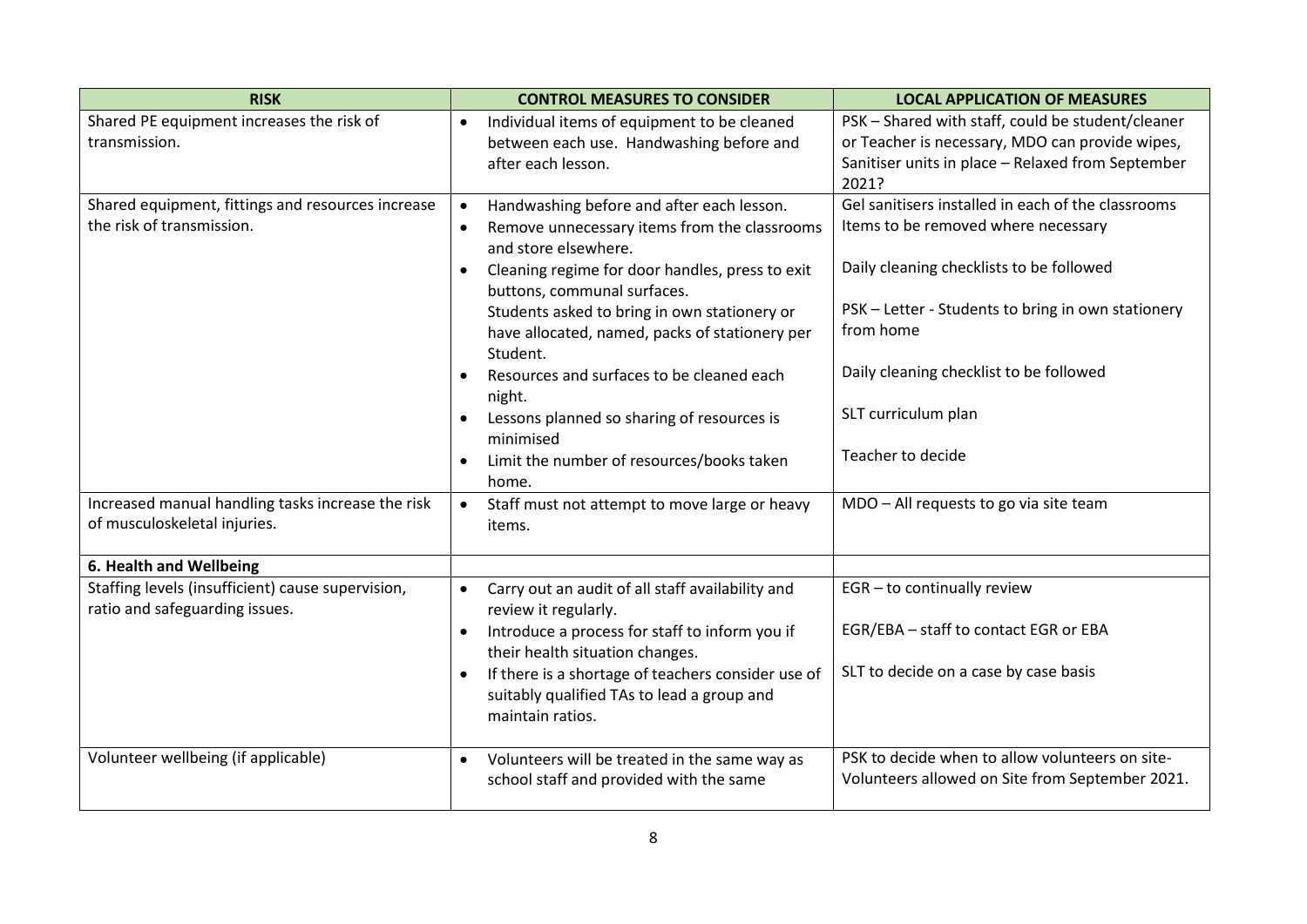| <b>RISK</b>                                                                | <b>CONTROL MEASURES TO CONSIDER</b>                                                                                        | <b>LOCAL APPLICATION OF MEASURES</b>                         |
|----------------------------------------------------------------------------|----------------------------------------------------------------------------------------------------------------------------|--------------------------------------------------------------|
|                                                                            | information, instruction, training and<br>equipment.                                                                       |                                                              |
|                                                                            | Volunteers will be included in regular                                                                                     | PSK to decide when to allow volunteers on site -             |
|                                                                            | communications and be given the opportunity<br>to feedback any concerns.                                                   | Volunteers allowed on Site from September 2021.              |
| Vulnerable / Extremely vulnerable children at<br>higher risk of infection. | Parents should follow current<br>$\bullet$<br>medical/government advice if their child is in<br>this category.             | HKE - Individual care plans produced                         |
| Person becomes unwell with Covid 19 symptoms                               | Move to a pre-designated room where person                                                                                 | W19 is the designated room, supervision required             |
| in school                                                                  | can be isolated, with adult supervision if a child.                                                                        | by a first aider                                             |
|                                                                            | Ventilate the room if possible.<br>$\bullet$                                                                               | Window can be opened in the room                             |
|                                                                            | PPE should be worn if contact is required.<br>$\bullet$                                                                    | PPE supplies are available                                   |
|                                                                            | Inform parent/carer to arrange collection.<br>$\bullet$                                                                    | Reception to phone home, MDO to be advised if                |
|                                                                            | Cleaning regime after each usage of the space.<br>$\bullet$                                                                | room needs cleaning by reception                             |
|                                                                            | Consider purchase of non-contact thermometer.<br>$\bullet$                                                                 | School has purchased thermometers                            |
| Outbreak of Covid-19 within the School (defined as                         | Senior leaders have awareness of the PHE "local<br>$\bullet$                                                               | PSK Co-ordinates with Local Authority                        |
| more than two confirmed cases within a fortnight)                          | outbreak management plan"                                                                                                  |                                                              |
|                                                                            | Local school management plan is in place and                                                                               | PSK advises staff and parents                                |
|                                                                            | relevant staff have been made aware                                                                                        |                                                              |
|                                                                            | Remote education plans in place<br>$\bullet$                                                                               | Microsoft Teams set up ready to use                          |
|                                                                            | Engage fully with NHS Test & Trace<br>$\bullet$                                                                            | School will engage with NHS                                  |
| Staff wellbeing affected by the working<br>experience.                     | Application of national guidance in respect of<br>$\bullet$<br>shielding and at-risk groups (including pregnant<br>staff). | EGR to coordinate in line with relevant national<br>guidance |
|                                                                            | Staff use of face masks/shields if required.<br>$\bullet$                                                                  | EGR to coordinate following national guidance                |
|                                                                            | Include staff in risk assessment process.<br>$\bullet$                                                                     | Staff questionnaire circulated - risk assessment can         |
|                                                                            |                                                                                                                            | be shared with staff                                         |
|                                                                            | Staff meetings and communication.<br>$\bullet$                                                                             | PSK-staff updates                                            |
|                                                                            | Defined wellbeing support measures for staff.<br>$\bullet$                                                                 | EGR - Cycle to work / Technology scheme                      |
|                                                                            |                                                                                                                            | Access to Employee Wellbeing support                         |
|                                                                            | Designated staff rest areas.<br>$\bullet$                                                                                  | Staff room available / faculty area offices                  |
|                                                                            |                                                                                                                            |                                                              |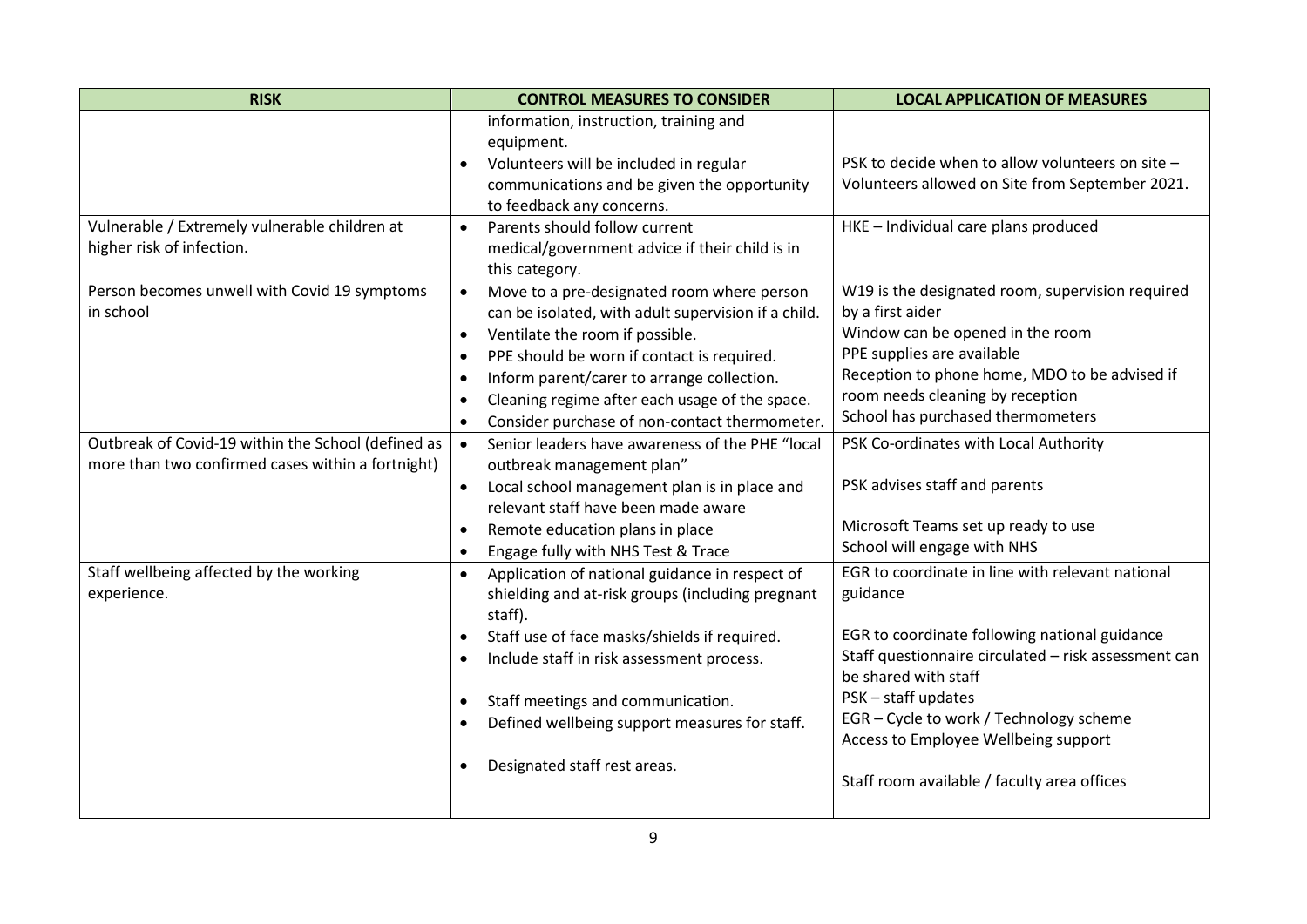| <b>RISK</b>                                                     | <b>CONTROL MEASURES TO CONSIDER</b>                                                          | <b>LOCAL APPLICATION OF MEASURES</b>                                          |
|-----------------------------------------------------------------|----------------------------------------------------------------------------------------------|-------------------------------------------------------------------------------|
|                                                                 | <b>Mass Testing</b><br>$\bullet$                                                             | Lateral Flow Tests distributed to all staff and                               |
|                                                                 |                                                                                              | students to test at home (optional) on Monday's                               |
|                                                                 |                                                                                              | and Thursday's.                                                               |
| Student wellbeing is impacted by the current                    | Students to follow normal timetable<br>$\bullet$                                             | SLT - Curriculum Plan / Timetable                                             |
| situation causing physical and mental ill health.               | Provide opportunities to talk about their<br>$\bullet$                                       | $HKE - to coordinate$                                                         |
| School Effectiveness guidance on Right Choice                   | experiences/concerns.                                                                        |                                                                               |
|                                                                 | Pastoral support activities.<br>$\bullet$                                                    | HKE / Pastoral Support Team                                                   |
| First aid provision                                             | Ensure all staff know First Aiders on site if less                                           | EGR - Share list with staff - Medical Room/G21                                |
|                                                                 | than normal.                                                                                 | location of first aiders                                                      |
|                                                                 | If provision is less than usual, minimise<br>$\bullet$                                       | SLT - Curriculum Plan / Timetable                                             |
|                                                                 | hazardous activities which may result in injury.                                             |                                                                               |
|                                                                 | Ensure a supply of PPE is available for provision                                            | First aid audit has been completed and PPE is                                 |
|                                                                 | of first aid and use and dispose of accordingly.                                             | available on-site - Medical room refurbished in                               |
|                                                                 |                                                                                              | August 2021 and new items of furniture and                                    |
|                                                                 |                                                                                              | equipment purchased.                                                          |
| Pupils with special medical needs (administering<br>medication) | Required number of competent staff on site<br>$\bullet$                                      | Competent staff on site<br>Training is up to date, new training course booked |
|                                                                 | Staff training up to date<br>$\bullet$                                                       | Training expiry dates under review, training                                  |
|                                                                 | Alternative arrangements in place if staff<br>$\bullet$                                      | providers also keep us informed                                               |
| 1:1 teaching, physical restraint and children with              | training/competence has lapsed.<br>Individual risk assessments of Students with<br>$\bullet$ | HKE to coordinate                                                             |
| SEND or EHC plans are adversely affected by the                 | behavioural difficulties.                                                                    |                                                                               |
| current situation.                                              | Ensure a supply of PPE is available based on<br>$\bullet$                                    | PPE is available on site this will need to be                                 |
|                                                                 | need.                                                                                        | constantly audited for new stock to be ordered                                |
|                                                                 | Reduced timetable or consideration of other                                                  | PBSC will be open in September behaviour policy to                            |
|                                                                 | solutions if Student's behaviour puts staff at                                               | be followed                                                                   |
|                                                                 | risk.                                                                                        |                                                                               |
|                                                                 | 1:1 teaching to be done with reduced contact                                                 | Register of all sessions to be recorded by staff                              |
|                                                                 | e.g. Pastoral / Careers                                                                      | member                                                                        |
| 7. Risk assessments and Policies                                |                                                                                              |                                                                               |
| Standard risk assessments do not take account of                | Ensure all work environments and<br>$\bullet$                                                | Risk assessments in place for all areas of the                                |
| additional covid-19 risks                                       | teaching/learning activities have been subjected                                             | School, to be kept under constant review                                      |
|                                                                 | to risk assessments in line with conventional                                                |                                                                               |
|                                                                 | H&S requirements.                                                                            |                                                                               |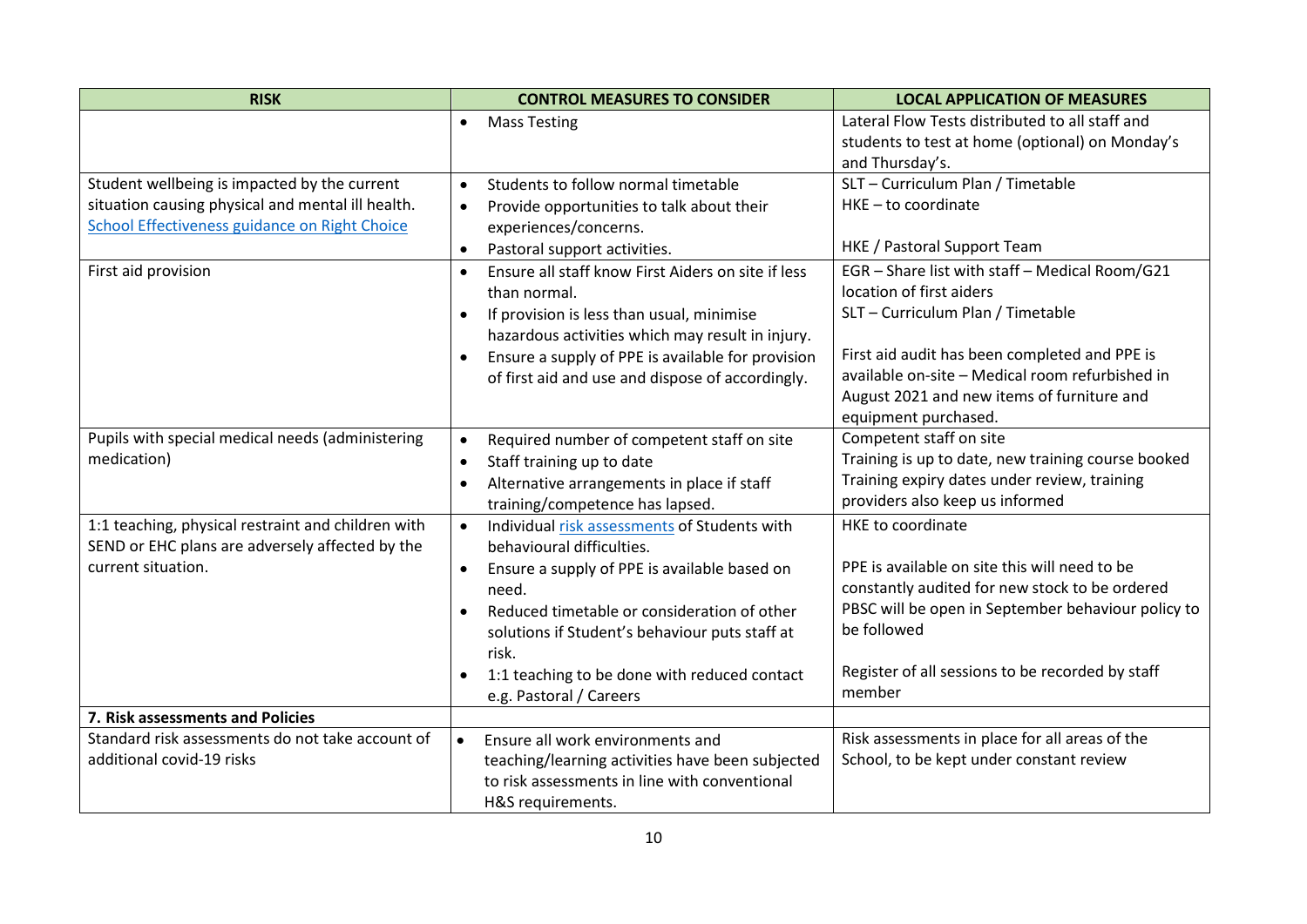| <b>RISK</b>                                                                                                       | <b>CONTROL MEASURES TO CONSIDER</b>                                                                                                                                                                                                                                                                                                                                                                                                                                                                                                                                                 | <b>LOCAL APPLICATION OF MEASURES</b>                                                                                                                                                                                                                                                                                                          |
|-------------------------------------------------------------------------------------------------------------------|-------------------------------------------------------------------------------------------------------------------------------------------------------------------------------------------------------------------------------------------------------------------------------------------------------------------------------------------------------------------------------------------------------------------------------------------------------------------------------------------------------------------------------------------------------------------------------------|-----------------------------------------------------------------------------------------------------------------------------------------------------------------------------------------------------------------------------------------------------------------------------------------------------------------------------------------------|
|                                                                                                                   | Review and where necessary update all risk<br>$\bullet$<br>assessments with additional control measures to<br>counter any significant infection transmission<br>risk<br>Pay particular attention to curriculum areas and<br>activities being resumed for the first time since<br>school restrictions were introduced                                                                                                                                                                                                                                                                | This risk assessment to be kept under constant<br>review<br>Awareness of all School measures has been<br>promoted via staff Teams meetings and will be                                                                                                                                                                                        |
|                                                                                                                   | LoTC activities are restricted to non-residential<br>activities and are subject to the usual process of<br>risk assessment and authorisation.<br>One -off activities such as PTA and other<br>$\bullet$<br>fundraising events, firework displays etc will be<br>subject to separate risk assessment.<br>Lettings of facilities will be subject to separate<br>$\bullet$<br>risk assessment.<br>School clubs, Breakfast clubs and after-school<br>$\bullet$<br>provision are subject to a separate risk<br>assessment.<br>Behaviour policy amended to reflect covid-19<br>protocols. | followed up on TD Day<br>Residential Visits resumed in July 2021, Overseas<br>Visits expected to resume in 2022<br>No events currently planned, any requests will be<br>risk assessed<br>Internal / External lettings to return to normal in<br>September2021<br>Each activity will be risk assessed<br>New behaviour policy will be followed |
| 8. Monitoring                                                                                                     |                                                                                                                                                                                                                                                                                                                                                                                                                                                                                                                                                                                     |                                                                                                                                                                                                                                                                                                                                               |
| Control measures set out in this risk assessment<br>do not prove effective<br>Levels of compliance are inadequate | Named school staff will monitor the application<br>$\bullet$<br>and effectiveness of the control measures set<br>out within this risk assessment, and the level of<br>compliance by staff, visitors and pupils<br>Non-compliance will be addressed immediately<br>Regular communication with staff on the<br>$\bullet$<br>outcomes of the monitoring<br>LA H&S Advisers are able to visit the school site to<br>assess compliance                                                                                                                                                   | All staff responsible for health and safety of the<br>School environment<br>SLT to action<br>PSK staff updates<br>Wiltshire Council Health and Safety Team service<br>purchased to support the School                                                                                                                                         |
| 9. Other risks - specific to your school                                                                          |                                                                                                                                                                                                                                                                                                                                                                                                                                                                                                                                                                                     |                                                                                                                                                                                                                                                                                                                                               |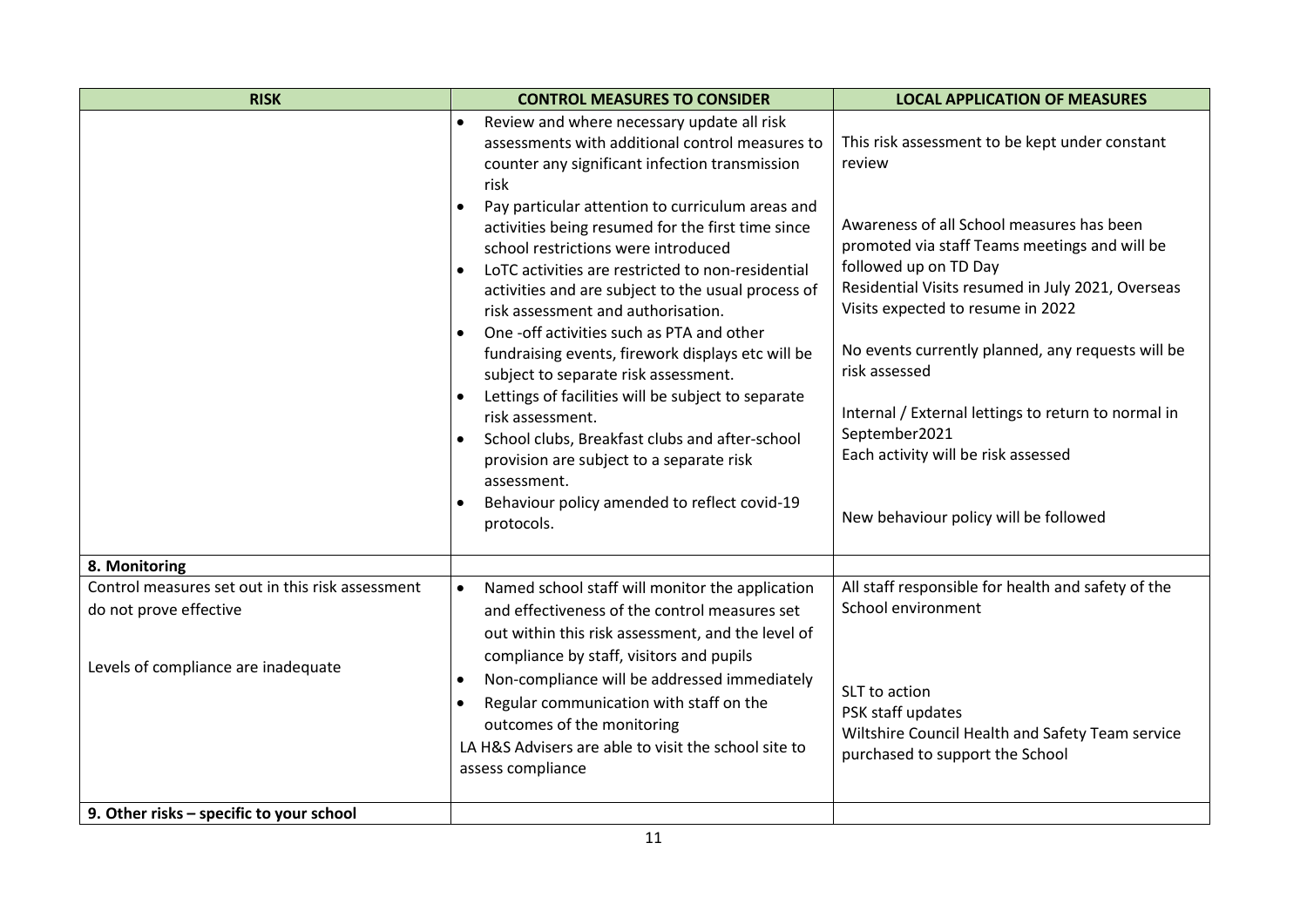| <b>RISK</b>                                | <b>CONTROL MEASURES TO CONSIDER</b>                                                                                                                                                        | <b>LOCAL APPLICATION OF MEASURES</b>                                                                                                                                                                                                                                                                                                                                                                                                                                     |
|--------------------------------------------|--------------------------------------------------------------------------------------------------------------------------------------------------------------------------------------------|--------------------------------------------------------------------------------------------------------------------------------------------------------------------------------------------------------------------------------------------------------------------------------------------------------------------------------------------------------------------------------------------------------------------------------------------------------------------------|
| Students working from home - Teams Lessons | Student attendance<br>$\bullet$                                                                                                                                                            | Register taken for each lesson                                                                                                                                                                                                                                                                                                                                                                                                                                           |
|                                            | Identify students<br>$\bullet$                                                                                                                                                             | Cameras switched on                                                                                                                                                                                                                                                                                                                                                                                                                                                      |
|                                            | Students welfare<br>$\bullet$                                                                                                                                                              | Staff call home to check in with students                                                                                                                                                                                                                                                                                                                                                                                                                                |
|                                            | <b>IT Provision</b><br>$\bullet$                                                                                                                                                           | Students provided with laptops where need                                                                                                                                                                                                                                                                                                                                                                                                                                |
|                                            | <b>Free School Meals</b><br>$\bullet$                                                                                                                                                      | identified / IT Support assistance                                                                                                                                                                                                                                                                                                                                                                                                                                       |
|                                            | Communication<br>$\bullet$                                                                                                                                                                 | BACS payments made or vouchers supplied<br>Headteacher updates to parents                                                                                                                                                                                                                                                                                                                                                                                                |
| Key Worker / Vulnerable students           | Students identified and bookings made<br>$\bullet$<br>Student attendance<br>$\bullet$<br>Designated year group areas<br>$\bullet$<br><b>Staffing</b><br>$\bullet$<br>Catering<br>$\bullet$ | <b>Booking form</b><br>Register and follow up by staff for non-attendance<br>Specific rooms identified to be used<br>Staffing Timetable in operation<br>On-site catering available<br>On-site cleaning                                                                                                                                                                                                                                                                   |
|                                            | Cleaning<br>$\bullet$<br>Testing for those onsite<br>٠                                                                                                                                     | To continue in September 2021                                                                                                                                                                                                                                                                                                                                                                                                                                            |
| Staff working from home - Including Teams  | IT provision<br>$\bullet$<br>Staff wellbeing<br>$\bullet$                                                                                                                                  | Staff laptops purchased<br>Cameras switched on<br>Access to Employee Wellbeing support<br>Line Management meetings                                                                                                                                                                                                                                                                                                                                                       |
| <b>Mass Testing</b>                        | Lateral Flow Testing Procedures commencing 1<br>$\bullet$<br>September 2021<br>Staff Testing - Ongoing at Home                                                                             | Students asked to attend site for a test prior to<br>returning to School - PSK Communication<br>Wingfield Hall designated as the testing area and<br>set up accordingly. Students will then undertake a<br>second on-site test within 5 days of the initial test<br>after returning to School.<br>Staff assisting with testing have undertaken<br>appropriate training<br>Staff collect and sign for testing kits, tests to be<br>taken twice weekly - PSK Communication |
|                                            | Student Testing - Ongoing at Home<br>$\bullet$                                                                                                                                             | Students to be allocated testing kits, parents/                                                                                                                                                                                                                                                                                                                                                                                                                          |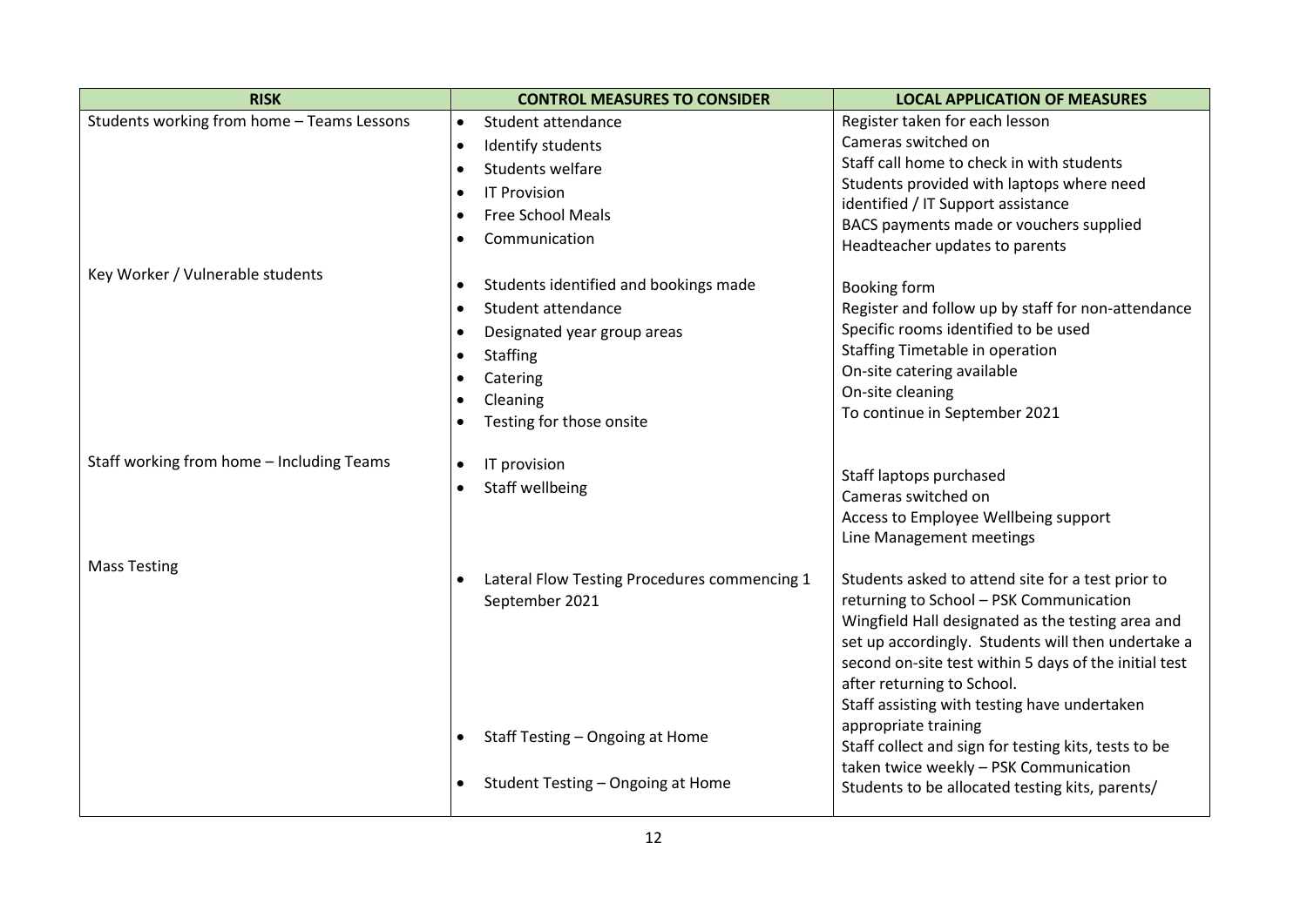| <b>RISK</b>                                                                                                        | <b>CONTROL MEASURES TO CONSIDER</b>                                                                                                                                                                  | <b>LOCAL APPLICATION OF MEASURES</b>                                                                                                                                                                                                                                                                                                                                                                                                                                                                                                                          |
|--------------------------------------------------------------------------------------------------------------------|------------------------------------------------------------------------------------------------------------------------------------------------------------------------------------------------------|---------------------------------------------------------------------------------------------------------------------------------------------------------------------------------------------------------------------------------------------------------------------------------------------------------------------------------------------------------------------------------------------------------------------------------------------------------------------------------------------------------------------------------------------------------------|
|                                                                                                                    |                                                                                                                                                                                                      | carers encouraged to share result with the School -<br><b>PSK Communication</b>                                                                                                                                                                                                                                                                                                                                                                                                                                                                               |
| 10. Guidance 18 October 2021 to 28 February<br>$\bullet$<br>2022<br>mixing'<br>٠<br>$\bullet$<br>$\bullet$<br>2022 | Halt 'whole school' assemblies for the time<br>being and any other 'large gatherings and<br>Introduce face coverings in communal areas<br>such as corridors when movement occurs<br>between lessons. | Morning welcomes will be postponed, students to<br>go directly to their Tutor Room at 8.35am.<br>Assemblies will be on-line. Plan to revert to in-<br>person assemblies from 1 March 2022.<br>Students and staff asked to wear masks when<br>inside buildings and during lessons where possible.<br>To be reviewed 4 January 2022. Students and staff<br>notified that the wearing of face masks in lessons is<br>optional from 20 January 2022, and optional in<br>communal areas from 27 January 2022.<br>Students continue to have separate food areas and |
|                                                                                                                    | Reduce mixing between groups of students as<br>much as possible.<br>Social distancing and good infection prevention<br>control amongst staff and students.<br>Ventilation and CO2 Levels.            | have designated areas both in and outside.<br>Hand sanitisation available to be used by staff and<br>students in all classrooms and other areas<br>throughout the school.<br>Distancing within classrooms where possible.<br>An audit of each room in the School is being<br>undertaken to monitor CO2 levels, utilising 37 CO2<br>Monitoring devices which have been received and                                                                                                                                                                            |
|                                                                                                                    | Staggered start and On-Site Testing January                                                                                                                                                          | deployed.<br>On-Site testing undertaken for all students<br>between Tuesday 4 and Friday 7 January 2022. A<br>staggered start for students so they only return to<br>School after a negative LFT result. EGR<br>coordinated.                                                                                                                                                                                                                                                                                                                                  |
| 11. Guidance 1 March 2022 Onwards                                                                                  | Rules relaxed as per Government Guidelines the<br>$\bullet$<br>school has opted to maintain                                                                                                          | <b>Hand Gel Dispensers</b><br>New catering areas<br>Separate internal year group spaces<br>Two on-site cleaners during the daytime                                                                                                                                                                                                                                                                                                                                                                                                                            |
|                                                                                                                    | Responses to School Circumstances                                                                                                                                                                    | Headteacher retains the flexibility to implement                                                                                                                                                                                                                                                                                                                                                                                                                                                                                                              |